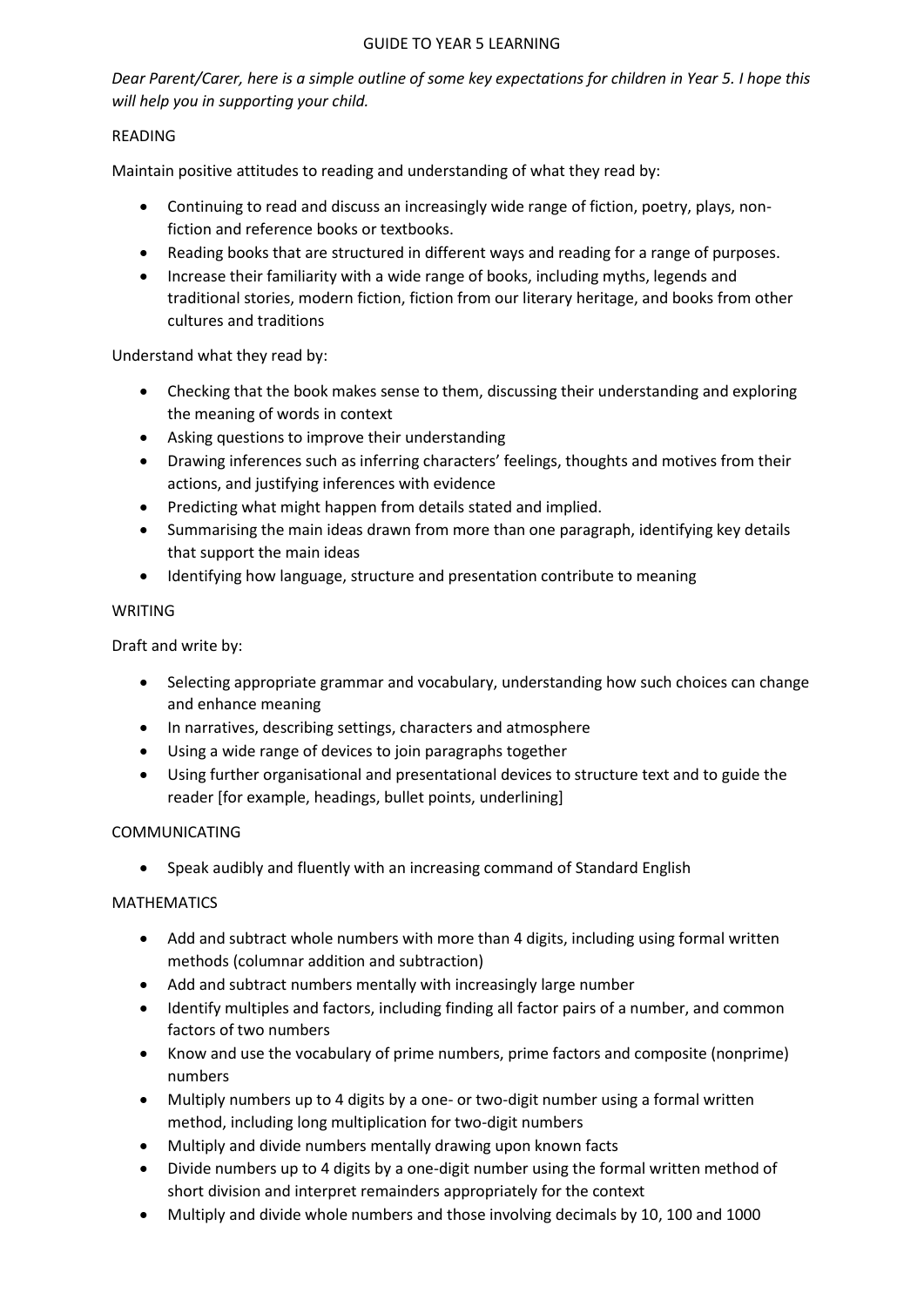#### LEARNING ACTIVITIES

*Children should do one thing from each box below for every day that school is closed.* 

|                                      | <b>DAILY ACTIVITIES</b>                                                                                                                                                                                                                                                                                                                                                                                                                                                                                                                                                                                                                                                                                                                                                                                                                                                                                     |
|--------------------------------------|-------------------------------------------------------------------------------------------------------------------------------------------------------------------------------------------------------------------------------------------------------------------------------------------------------------------------------------------------------------------------------------------------------------------------------------------------------------------------------------------------------------------------------------------------------------------------------------------------------------------------------------------------------------------------------------------------------------------------------------------------------------------------------------------------------------------------------------------------------------------------------------------------------------|
| <b>READING</b>                       | $\checkmark$ Read a book of your choice<br>$\checkmark$ Write out questions about the book for someone to answer. Don't<br>forget to use sentence stems to help you.<br>$\checkmark$ These can be questions where the answer is directly in the text or you<br>can challenge yourself and think of questions to make the reader<br>think.                                                                                                                                                                                                                                                                                                                                                                                                                                                                                                                                                                   |
| <b>WRITING</b>                       | $\checkmark$ Write a daily diary entry about your day.<br>$\checkmark$ Write a description about an item in your room or what you can see<br>outside your window.<br>$\checkmark$ Write a letter to a friend.<br>$\checkmark$ Write a book review                                                                                                                                                                                                                                                                                                                                                                                                                                                                                                                                                                                                                                                           |
| <b>MATHS</b>                         | Four Operations Revision - Multiplication, Division, Addition & Subtraction<br>Addition - Adding 3 digits by 2 digits using column addition<br>✓<br>-Adding 4 digits by 2 digits<br>-Adding 4 digits and 3 digits.<br>- Make up your own word problems.<br>Subtraction - Subtracting 3 digits by 2 digits using column addition<br>$\checkmark$<br>- Subtracting 4 digits by 2 digits<br>- Subtracting 4 digits and 3 digits.<br>- Make up your own word problems.<br>Multiplication - Multiplying 2 digits by 2 digits using column method<br>- Multiplying 3 digits by 2 digits<br>- Multiplying 4 digits by 1 digit<br>- Multiplying 3 digits by 4 digits<br>Division - Dividing 3 digit by 1 digit using the bus stop method<br>✓<br>- Dividing 4 digits by 1 digit.<br>- Roll a dice to make a 3-digit number.<br>You will also need to practise your timetables for the passport you are on<br>daily. |
| <b>NON-SCREEN</b><br><b>ACTIVITY</b> | Spelling test<br>✓<br>Times table bingo<br>✓<br>Read a book and think of your own questions to ask someone about<br>✓<br>the book<br>$\checkmark$ Hand writing practice<br>$\checkmark$ Play a board game<br>$\checkmark$ Draw what you can see outside your window<br>← Create your own Greek God or Goddess<br>Build a reading den in your room<br>✓                                                                                                                                                                                                                                                                                                                                                                                                                                                                                                                                                      |
| <b>EXERCISE</b>                      | 15 minutes each day -<br>Make up your own dance routine (Greek?)<br>Play football<br><b>Star Jumps</b><br>Jogging on the spot                                                                                                                                                                                                                                                                                                                                                                                                                                                                                                                                                                                                                                                                                                                                                                               |